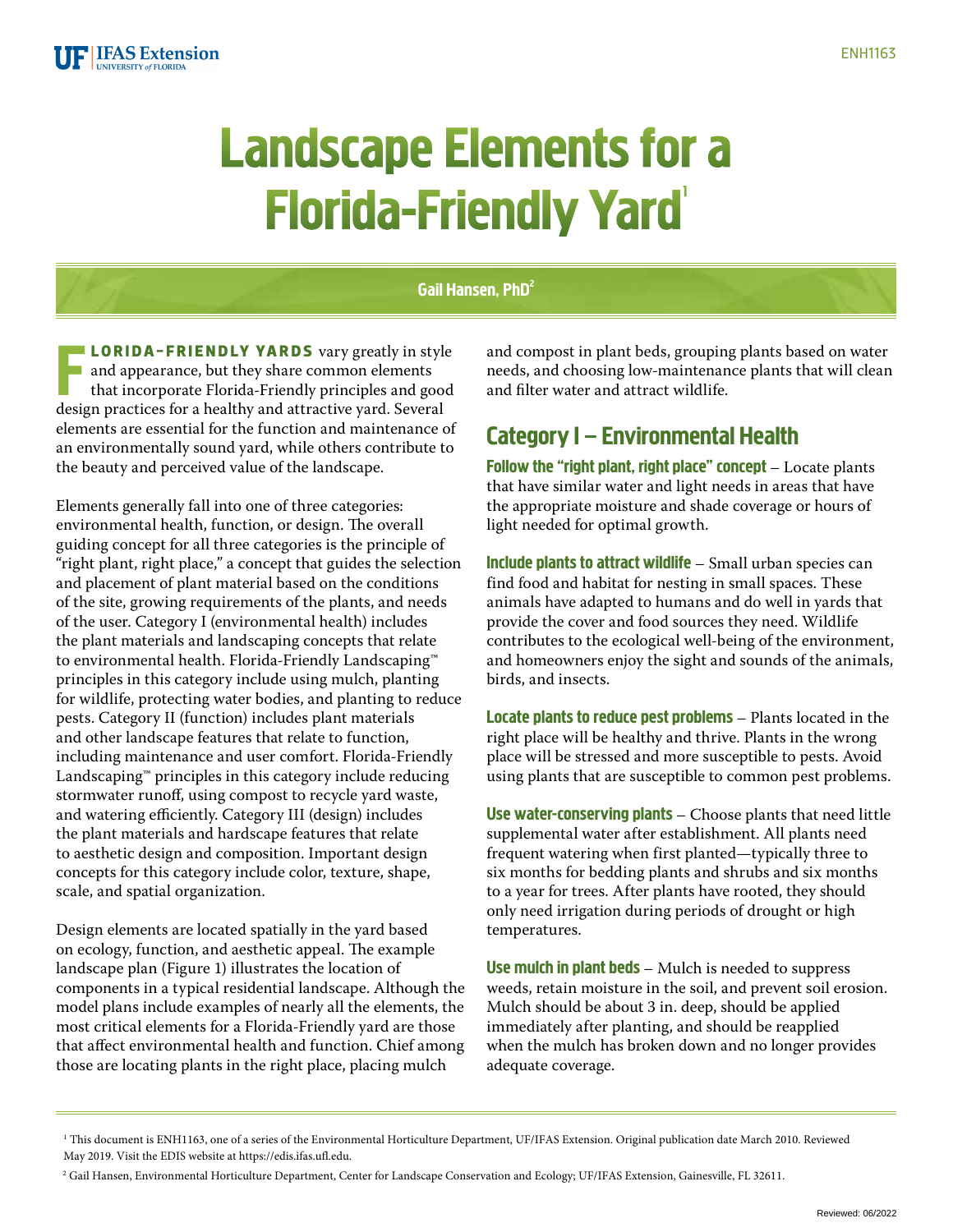

FIGURE 1. Florida-Friendly Landscape elements. (Illustration: Gail Hansen, UF/IFAS) Figur e 1. Florida-Friendly Landscape elements. (Illustration: Gail Hansen, UF/IFAS)

# Florida-Friendly Landscape Elements Florida-Friendly Landscape Elements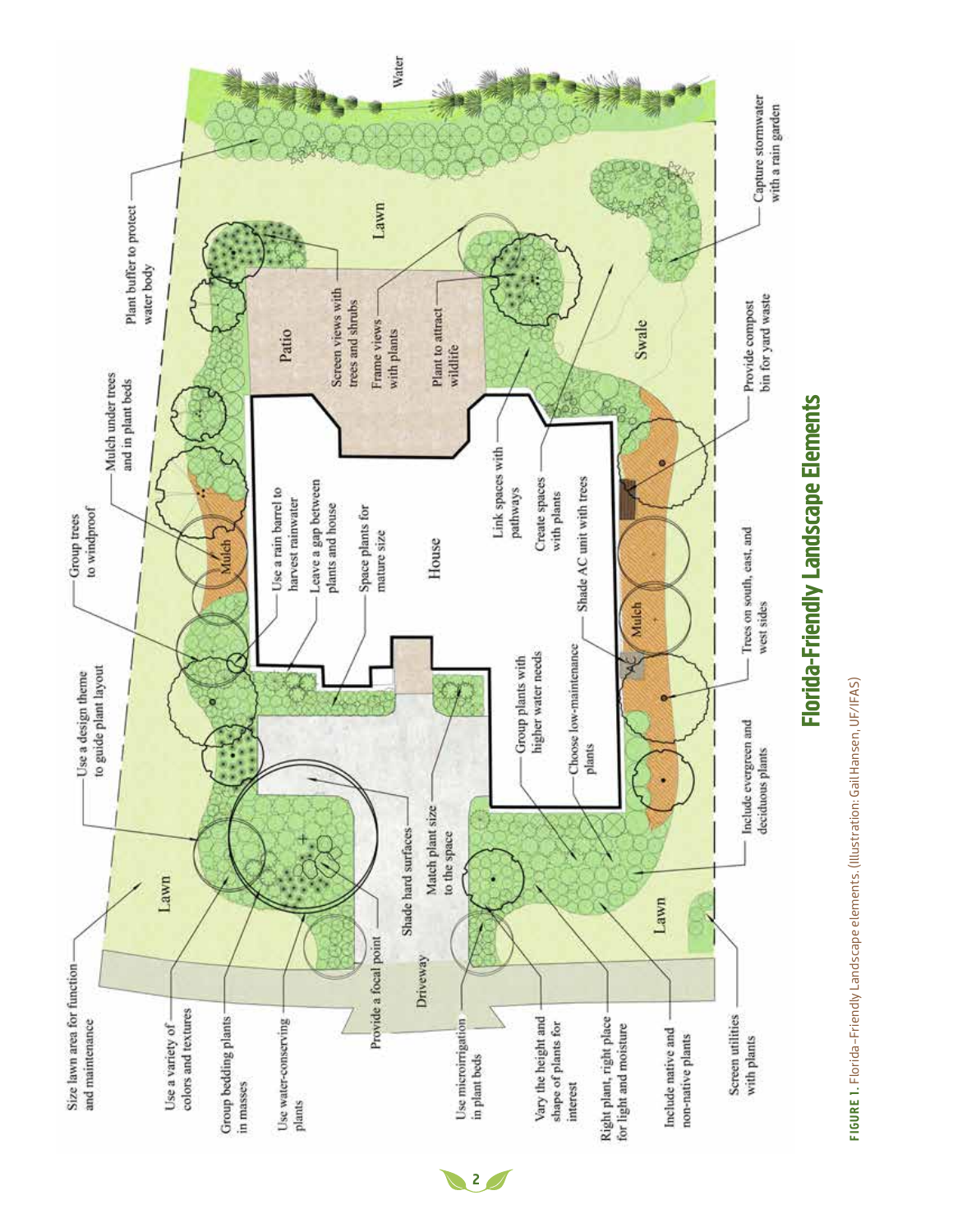Group plants based on water needs – A Florida-Friendly yard can include a small area of plants that require more consistent water. The best strategy is to group the plants in a very visible and accessible area, such as the front entry. Grouping the plants provides the opportunity to use a greater variety of plants for more impact and aesthetic appeal.

Use low-maintenance plants – Choose plants that require less pruning or trimming and less mowing, fertilizer, and pesticide. Low-maintenance plants also require less energy and time to maintain a well-kept appearance.

Use evergreen and deciduous plants - Mix evergreen and deciduous plants for variety and change throughout the seasons. Ensure that not all deciduous plants are grouped in one area so as to prevent large empty spaces in the yard in the winter. However, deciduous trees should be grouped on the south side of the house to allow sunlight into the house for light and energy conservation in the winter. For continuous color, locate native plants based on their bloom periods.

Use a mix of natives and non-natives – Choose plants based on maintenance, water requirements, and wildlife value rather than their native or non-native status. Many natives and non-natives meet the objectives of saving water, using fewer resources, and requiring less maintenance. Some native plants are more variable in appearance through the seasons, losing their flowers and foliage in the winter. A careful mix of evergreens among perennials will maintain a visually pleasing yard.

Include a maintenance-free zone – Establish a maintenancefree zone within 10 ft. of any body of water. No mowing, fertilizer, or pesticides should be used within this zone. The zone is intended to stop grass clippings, pet waste, and fertilizer and pesticides used in other areas of the yard from carrying harmful bacteria and nutrients into the water.

Plant buffers to protect water bodies – Rain gardens and plant buffers at the water's edge are designed to trap and filter water before it reaches ponds, lakes, or rivers. Lowgrowing plants with a wide base and dense roots, such as grasses, are best for blocking water flow, encouraging filtration, and taking up the water.

### Category Two – Function

Maintain a practical lawn area - Maintain a lawn area in a simple shape that is large enough for a play space or entertainment area but no larger than necessary. A lawn area between plant beds and sidewalks holds and filters stormwater runoff and is also helpful to keep mulch from washing onto the sidewalk. Don't make the lawn area so

small that it is difficult to mow or irrigate; a minimum fourfoot-wide strip is best.

Group trees for windproofing – Grouping trees so that the canopies touch helps the trees buffer each other from the wind. Collectively, they deflect and slow down wind so that each tree does not withstand the full force. When grouping trees, use several different types for variety, but repeat the groupings to unify the design.

**Shade the AC unit** – Use medium-height trees to shade the air conditioning unit and lower energy costs. Trees provide more overhead shade midday when the sun is the hottest, and they don't block air flow around the unit. Shrubs can provide a good screen to block the view of the unit, but a gap should be allowed so they don't block air flow.

Shade hard surfaces – Plant trees to block solar radiation on hard surfaces by planting to cast the optimum shade. Choose trees with a wide canopy to arch over patios or driveways to block midday sun, and locate smaller trees to block morning and late afternoon sun.

Plant trees for energy conservation – Plant groups of trees on the west, east, and south sides of the buildings to block solar radiation and keep the house cooler. Trees on the west and east sides should be evergreen for year-round cooling, while the trees on the south side can be deciduous to allow the winter sun to heat the house.

Harvest rainwater with a rain barrel – Locate rain barrels at downspouts to capture rainwater for later irrigation use. Cover the barrel to keep out debris and mosquitoes and cut the downspout to fit into the barrel. Rain barrels can be purchased or made from a number of different containers. Make sure to include a spigot at the bottom to attach a hose and an overflow at the top. For more information about rain barrels, visit http://www.swfwmd.state.fl.us/publications/ files/rain\_barrels\_guide.pdf.

**Capture stormwater with a rain garden**  $-$  An alternative to rain barrels is the use of rain gardens to capture stormwater runoff. Locate the rain garden in a low area in the yard if possible and create a drainage swale from the downspout or roof to the garden. Install plants that will do well in dry conditions but also survive wet periods. For more information about rain gardens, visit http://www.tappwater. org/download-guides/RainGarden.pdf.

Use a water-conserving irrigation system  $-$  It is best to hand water if possible. However, if using an installed system, locate microirrigation systems with drip tubing, bubblers, or microsprays in plant beds. Install rain and soil moisture sensors when you install the irrigation system.

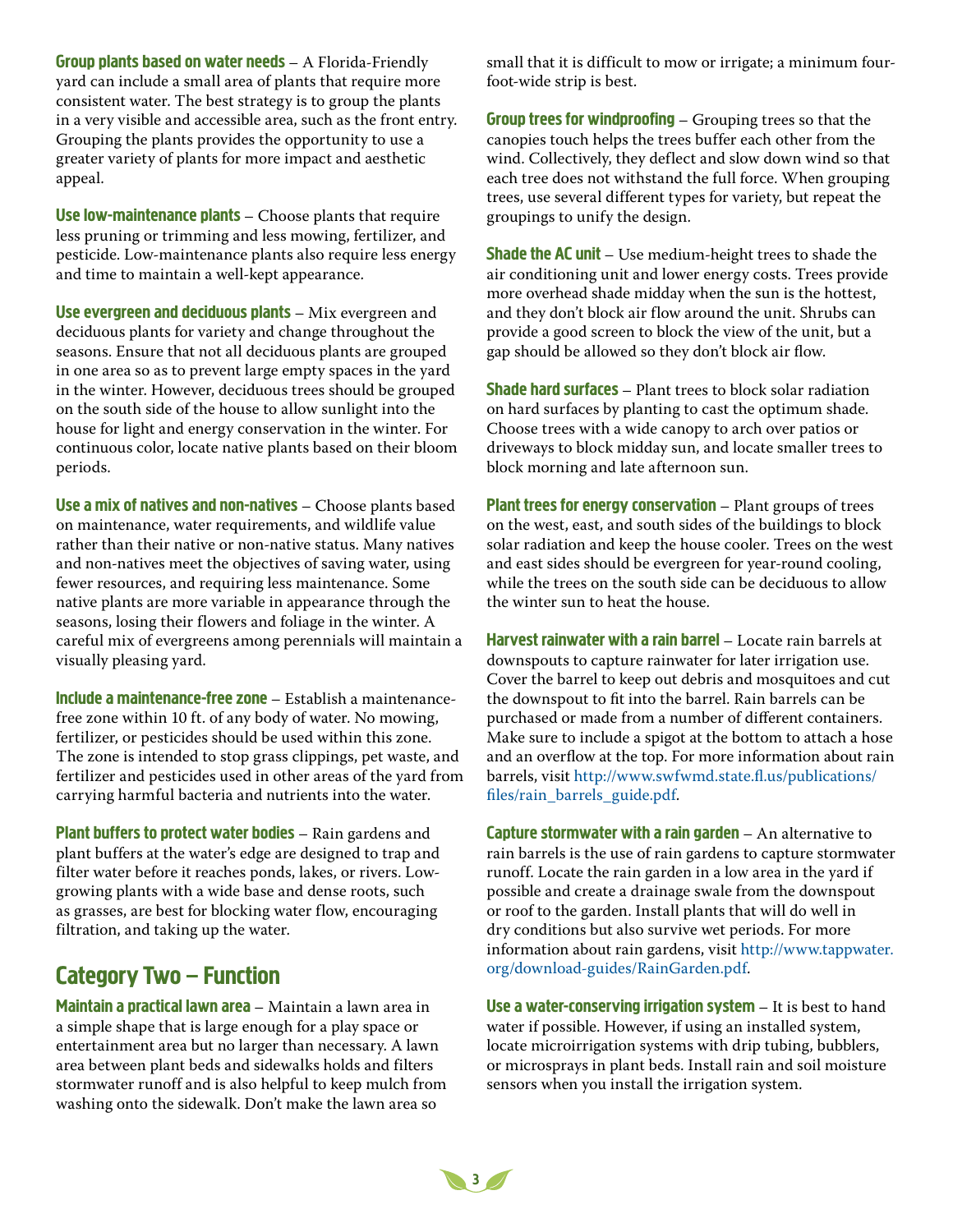Provide a compost bin for yard waste – Locate a compost bin in an area that is convenient but not visible from the front entry, the street, or the backyard entertainment area. Use the bin for yard waste and organic kitchen scraps to create compost for the plant beds. For more information about constructing a compost bin, visit http://edis.ifas.ufl.edu/ he026.

Leave a gap between the house and plants – Leave a 2-3 ft. gap between the house foundation and plants. This will allow for air circulation to reduce mold and mildew on both the plants and the house. The gap also helps reduce the number of insect pests in and around the house.

**Screen utilities** – Choose plants with dense foliage and tight branching to form a solid screen to block the view of utilities, but be sure to provide adequate access. Use plants that are sized appropriately for the utility height and do not require constant pruning.

#### Category III – Design

Use a design theme to organize landscape  $-$  A design theme guides the type, placement, and organization of plant material throughout the yard. All design themes use a form, such as geometric or naturalistic, which are sometimes referred to as formal and informal, but they can include many styles. Garden themes can be regional, such as tropical or coastal; they can be cultural, such as Spanish, Italian, or Asian; or they can be based on vegetative communities, such as woodlands, wetlands, or deserts. Choose a theme to develop the master planting plan.

**Create spaces with plants**  $-$  Use trees and large shrubs to create spaces or outdoor rooms. The trunks and branches of the trees act as walls and overhead ceilings to enclose the space and give a feeling of privacy and protection. Large shrubs also act as walls to block views into the yard for more privacy and security. Similar activity areas, such as entertainment and play spaces, should be located close to each other, while unrelated activity areas should be separated.

**Vary colors and textures**  $-$  A variety of colors and textures adds interest to the yard. Choose a color scheme and design theme to help guide color choice and use of texture. The colors, texture, and architectural style of the house are good starting points for choosing a theme and colors. Plants can blend with the house or contrast for more emphasis.

Fit the plant size to the space  $-$  Match the mature, fully grown size and shape of the plant to the space where the plant will be located. Use plants that do not require trimming to reduce the size or significantly change the shape; trim only for the health of the plant and maintenance of the natural shape.

Use a variety of plant heights and shapes – Varying the height provides interest in the garden and helps create microclimates. Taller trees provide shade for other plants and a comfortable space for the user. A variety of heights and shapes in the plant beds makes the garden more visually interesting.

**Space plants for mature size**  $-$  When installing young plants, leave space between them. This space is needed to allow room for the plants to grow to their mature size. The plants should be spaced so that when fully grown, the foliage will touch and cover the mulch. As the plants mature, the foliage, clippings, and natural leaf litter will cover the soil under the plants, reducing the amount of mulch needed.

Group bedding plants in masses – Use masses of plants in the beds for a more natural, lush look. Arrange the plants in layers so that every mass or grouping has another group of plants behind it, beside it, or in front of it. Vertical layering is the design concept of varying the height of the plants, and horizontal layering refers to how the plants are arranged on the ground.

Screen unwanted views with trees and shrubs – Use evergreen shrubs with dense foliage and low branches to screen unwanted views of neighbors or streets. Shrubs can be planted along the property line or around screen enclosures. Taller trees with a full canopy can be used to screen views from second-story windows or to screen intense sunlight in upper windows of homes that have cathedral ceilings.

Frame views with plants - Use plant material to direct the eye toward a natural or man-made view by planting on both sides to frame the view. Either choose plants that will not compete with the view, such as those with a simple form and fine to medium texture, or choose plants that will add to the view with color, texture, or shape.

Link spaces with pathways – Provide access throughout the yard with mulched pathways, stepping stones, or gravel pathways. The pathways allow access for maintenance of plant materials and help organize the yard into smaller, functional spaces for a variety of activities.

**Provide a focal point** – A focal point attracts attention through the use of plant materials or yard ornaments in bright colors and unusual forms that contrast visually with the surrounding plants. Focal points help organize the yard by designating areas of importance, such as entryways, patios, and special gardens.